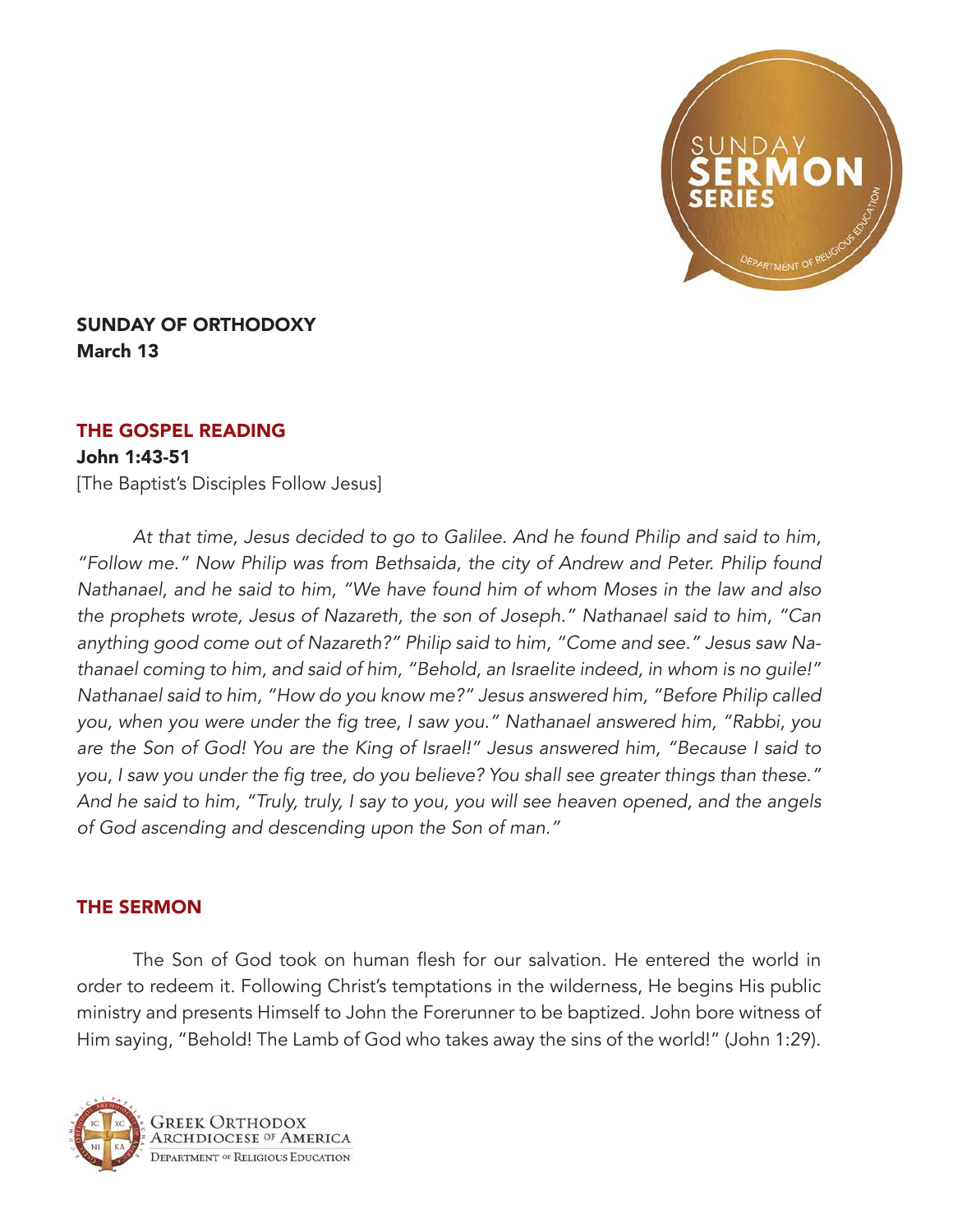Two of John's disciples, the brothers Andrew and Peter, follow Jesus in response to the testimony of John the Baptist.

These disciples become eyewitnesses of the Glory of the Messiah Who was revealing Himself, as He said to them, "Come and see!" (John 1:39). The Lord was gathering His disciples, who were also calling their friends and families to tell them about Christ. The Lord finds Philip and says to him, "Follow me." This is a simple yet powerful *invitation*. In His love, Jesus calls Philip to fully give himself to God to the point where all other aspects of life become secondary. This invitation to become His disciple is also personally addressed to each one of us.

The Lord says to us, "Follow me!" When we soften our hearts to God and realize that He is calling us to be with Him every day, we naturally respond in love. The Lord comes to us, the distinct persons we are, with full knowledge of who we are, where we come from, and everything that relates to us as individual human beings. His *invitation* opens the door for us to respond to His Grace. Philip responds positively and follows Christ. Eventually, he becomes the Apostle Philip, one of the Twelve, who devotes his entire life to serving Christ and is ultimately crowned with martyrdom. When we respond to the Lord's call to *follow* Him, He will lead us to live full and meaningful lives, as we live for Him and bear lasting fruit both in our own lives and in the lives of others.

After responding to the *call*, Philip finds Nathanael and tells him he has seen the Messiah about Whom the Law and the Prophets had spoken. The Grace of God opens Philip's heart so that he could perceive the true identity of Jesus: He is the prophesied Messiah Who came to save the world. Philip overflows with joy and *invites* Nathanael to join him. Nathanael wonders, how can the Messiah come from such a little-known town like Nazareth? Jesus had been born in Bethlehem, as the Prophets had spoken, but He grew up in the small village of Nazareth, humbling Himself for our sake.

Philip then repeats the words of the Lord: "Come and see." Jesus sees Nathanael coming to Him, and He says of him, "Behold, an Israelite indeed, in whom is no guile!" Nathanael's heart did not have any deceit. Because he had an openness for God, God the Son reveals Himself to him. But Nathanael is stunned, and he asks, "How do you know me?" Jesus answers him, "Before Philip called you, when you were under the fig tree, I saw you." The encounter could not be more personal. Jesus knows Nathanael's heart intimately, and He even sees Nathanael from a distant place, without having encountered him before. The Lord knows everything about us. He sees us and longs to be with us, even when we have a false impression that we are alone and forgotten. He is always with us.

Nathanael responds in faith, saying, "Rabbi, you are the Son of God! You are the King of Israel!" The disciple's heart is filled with joy and the Grace of God, and his lips confess the divinity of Jesus, the Messiah standing in front of him. Saint John Chrysostom says, "Do you see how his soul is filled at once with exceeding joy, and embraces Jesus with words? ... How he leaps and dances with delight? So ought we also to rejoice, who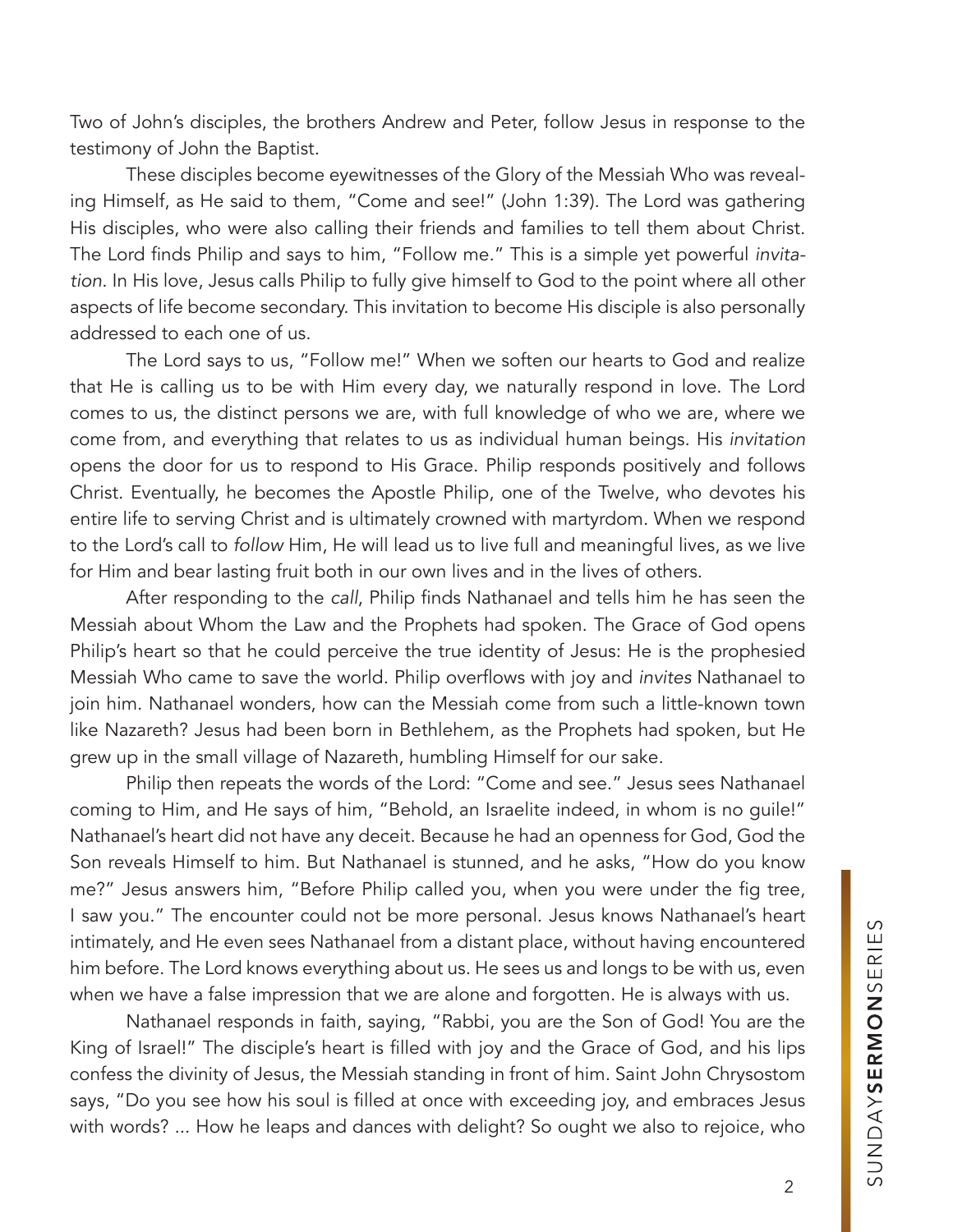have been thought worthy to know the Son of God."

Jesus answers him, "Because I said to you, I saw you under the fig tree, do you believe? You shall see greater things than these . . . Truly, truly, I say to you, you will see heaven opened, and the angels of God ascending and descending upon the Son of man." In the Old Testament Book of Genesis, we read that the Patriarch Jacob dreamed of a ladder connecting earth to heaven, upon which the angels were ascending and descending (Genesis 28:12-15). Jesus is this ladder as He unites in His Person both divine and human natures. Christ is speaking of His mission to provide the missing link for humanity, recombine earth and heaven, and reconnect heaven to earth, as it was in the beginning. Christ Is the ladder, the ladder which is placed before us and which we are all called to climb. Everything we do in the Church revolves around this ascension of man to God, which was enabled by God taking on flesh and descending from heaven to the world. He descended for us to ascend. In this way, Nathanael beholds the God-Man in the fulness of His purpose. As the disciple embarks on a life of discipleship, he will see greater things than what he just saw. Eventually, Nathanael would see the Lord risen from the dead, bestowing on all of us eternal life.

Nathanael and Philip encounter Jesus personally. In His love, He calls them to follow Him. By opening their hearts to Him, they respond in a positive manner to the call. This changes their lives forever. The words "follow me" are received by them as the Word of God, He Whose identity they recognize, as the sheep recognize the voice of the Shepherd. This is also true of us. Christ is the center of our faith. Just as Philip and Nathanael, we are encouraged to also open ourselves to Who He Is and what He came to do. He is Perfect God and Perfect Man. He is the Messiah, the Christ. He is the Second Person of the Holy Trinity Who has no beginning and no end. He comes to us in love, taking up human nature to unite us forever to God.

The nature of Christ is expressed dogmatically in the Creed we recite at every Divine Liturgy when we affirm that, He is the "one Lord Jesus Christ, the only-begotten Son of God, begotten of the Father before all ages; Light of Light, true God of true God, begotten, not created, of one essence with the Father through Whom all things were made. Who for us men and for our salvation came down from heaven and was incarnate of the Holy Spirit and the Virgin Mary and became man." The divine light of Christ illumines Philip and Nathanael. We also pray in the Liturgy, "For You, Christ our God, are the illumination of our souls and bodies, and to You we offer up glory, together with Your Father, Who is without beginning, and Your all-holy, good, and life-creating Spirit, now and forever and to the ages of ages."

Christ *calls* to us personally. It is up to us to respond to His call and bear witness of His presence in the world, just like Philip and Nathanael did. When we ourselves decide to come and see, and then invite others to do the same, we begin to be transfigured into living icons of Christ. As we commemorate the Sunday of Orthodoxy, we reaffirm the sig